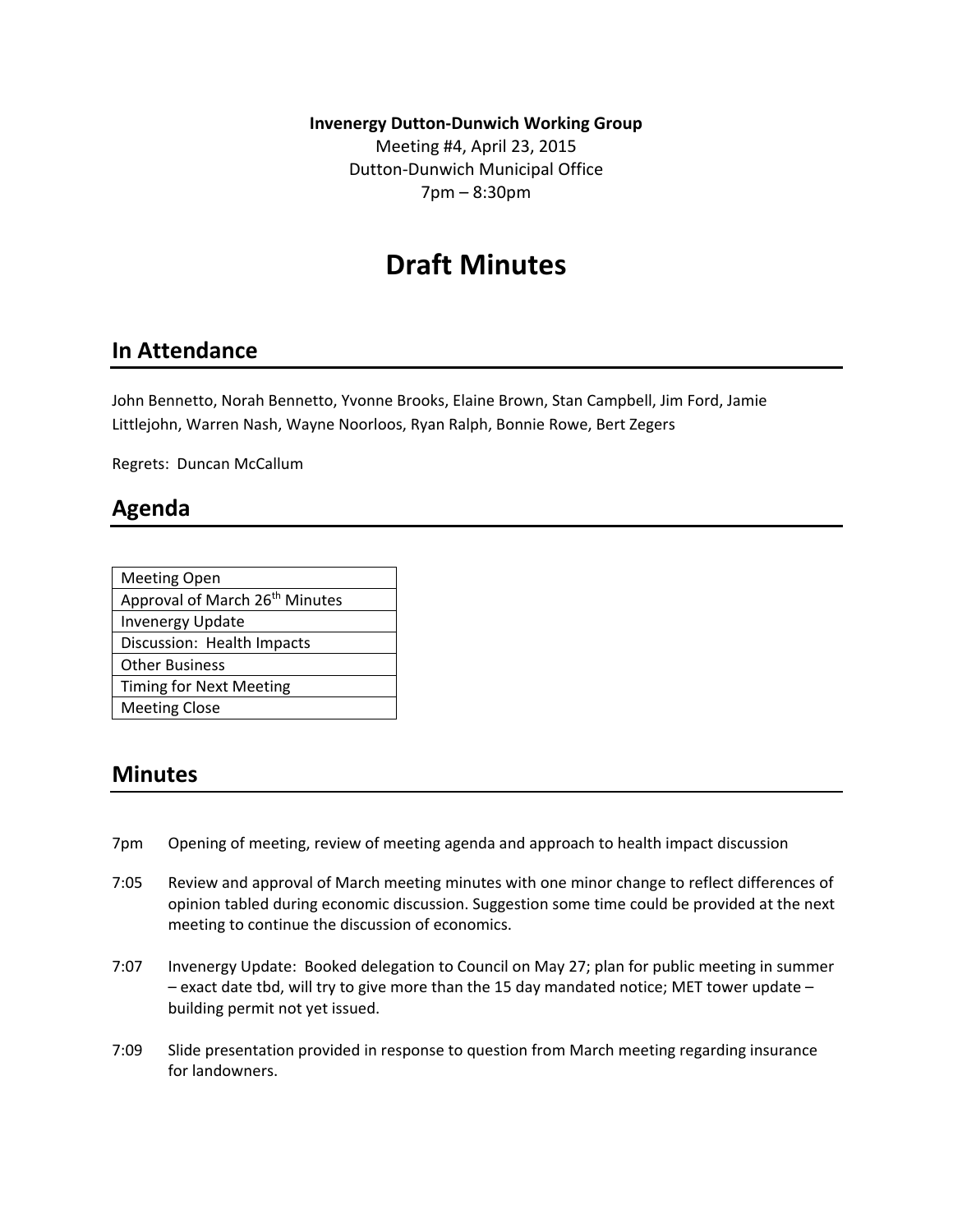- 7:10 Health Impacts Discussion:
	- Fundamental differences of opinion tabled.
	- Permitting process.
	- Review of setback requirements (550 meters) and discussion of impact of future building activities, and mitigation measures.
	- Renewable energy approval process.
	- Health Canada study summary presented and contrary opinions on the results tabled.
	- Review of reported adverse health effects from other projects including review of paper from Kincardine written by a woman who ran a support group for about 20 families who experienced similar symptoms.
	- CDC report garnered under freedom of information act about health complaints to McGuinty government.
	- Discussion of indirect links annoyance, chronic sleeplessness, low‐frequency noise that family physicians are dealing with.
	- Robbie McMurtry listed symptoms doctors should be aware of and encourages a systematic approach to diagnosis.
	- Council of Canadian Academics Government of Canada think tank cited as finding enough evidence to establish a causal relationship between wind turbine noise and annoyance and a probably causal relationship between wind turbine noise and sleep deprivation.
	- Australian report about Cape Bridgewater where a researcher worked with three families and found adverse reactions correlated to changes in power outputs of turbines.
	- Discussion of infrasound, what it is, how it's measured, how many people it effects and whether it's taken in account in the Ministry of Environment requirements.
	- Discussion of concern about low frequency sound affecting wildlife.
	- Discussion of how sound tests are performed and what criteria are taken into consideration.
	- Discussion of effects and concerns about flicker and what measures are available to mitigate flicker.
	- Observation that there hasn't been enough research.
	- Discussion of electromagnetic fields and sounds and how they compare to household electrical devices – citing of a World Health Organization study.
	- Report tabled, 'Health Impact in Two Local Wind Projects' found no conclusive data
	- Comparison to fossil fuel health impacts
	- Discussion of human noise tolerances, and direct and indirect impacts.
	- Discussion of clean energy as part of the energy mix.
	- Discussion of whether participating landowners would participate if they felt there were associated health risks.
	- Confirmation there's no restrictive clauses that inhibit sharing concerns in the landowner agreements.
	- Observation that Health Canada is responsible for the well‐being of all Canadians and we must take the results of their study seriously.
	- Citing of a comment from a representative of the Registered Nurses Association of Ontario who says that association does not support a ban on wind turbines because adverse health effect claims are not supported by evidence.
	- Observation that the sound is similar to that of Highway 401 which everyone in the community is accustomed to.